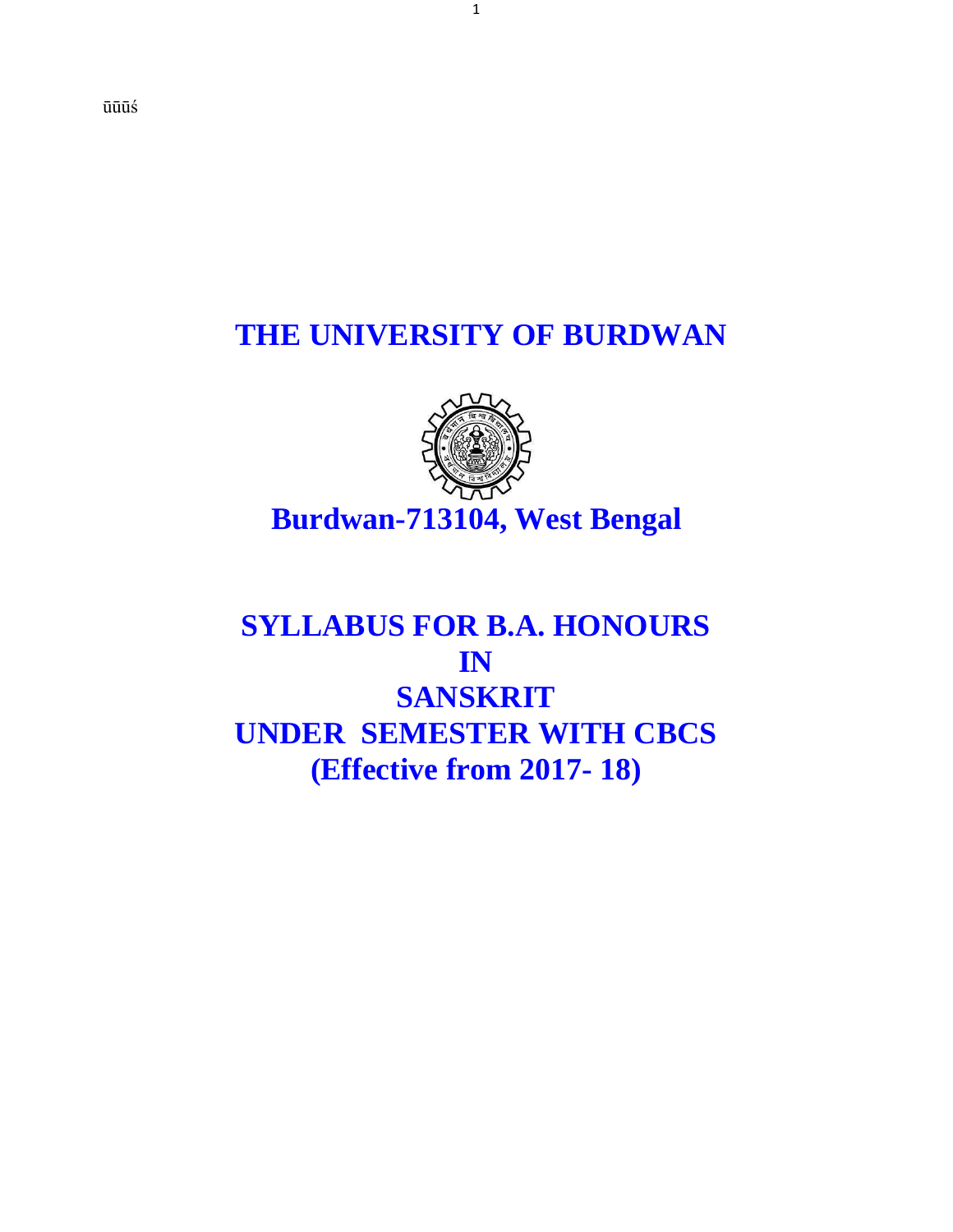**Semester -I**

| Course            | <b>Course Title</b>                                     | <b>Course</b>   | L.T.        | <b>Credit Marks</b>     |     |
|-------------------|---------------------------------------------------------|-----------------|-------------|-------------------------|-----|
| Code              |                                                         | <b>Type</b>     | ${\bf P}$   |                         |     |
| $CC-1$            | <b>Classical Sanskrit Literature (Poetry)</b>           | Core            | $5 - 1 - 0$ | 6                       | 75  |
|                   |                                                         | Course-1        |             |                         |     |
|                   | Section-A (20 classes)                                  |                 |             |                         |     |
|                   | (I) Raghuvamsa: Canto-XIV (Verses: 31-68)               |                 |             |                         |     |
|                   |                                                         |                 |             |                         |     |
|                   | Section-B (40 classes)                                  |                 |             |                         |     |
|                   | (I) Kirātārjunīya - Canto I (1-25 Verses)               |                 |             |                         |     |
|                   | (II) The History of Sanskrit Literature.                |                 |             |                         |     |
|                   | (Aśvaghosa, Kālidāsa, Bhāravi, Māgha, Bhaṭṭi, Śrīharṣa) |                 |             |                         |     |
| $\overline{CC-2}$ | <b>Critical Survey of Sanskrit Literature</b>           | Core            | $5 - 1 - 0$ | 6                       | 75  |
|                   |                                                         | Course-2        |             |                         |     |
|                   | Section-A (30 classes)                                  |                 |             |                         |     |
|                   | (I) Vaidika Sāhitya                                     |                 |             |                         |     |
|                   | (II)Rāmāyaņa                                            |                 |             |                         |     |
|                   | (III) Mahābhārata                                       |                 |             |                         |     |
|                   | Section-B (30 classes)                                  |                 |             |                         |     |
|                   | (I) Purāņa                                              |                 |             |                         |     |
|                   | (II) The History of Sanskrit Grammar.                   |                 |             |                         |     |
|                   | (III) The History of Indian Philosophy.                 |                 |             |                         |     |
| $GE-1$            | Interdisciplinary(Any Discipline other than             | <b>Generic</b>  | $5 - 1 - 0$ | 6                       | 75  |
|                   | Sanskrit)<br>$(60 \text{ classes})$                     | <b>Elective</b> |             |                         |     |
|                   |                                                         | <b>Course</b>   |             |                         |     |
| AECC-1            | <b>ENVS</b>                                             | <b>AECC</b>     | $4 - 0 - 0$ | $\overline{\mathbf{4}}$ | 100 |
|                   |                                                         |                 |             |                         |     |
|                   |                                                         | <b>Total</b>    |             | 22                      | 325 |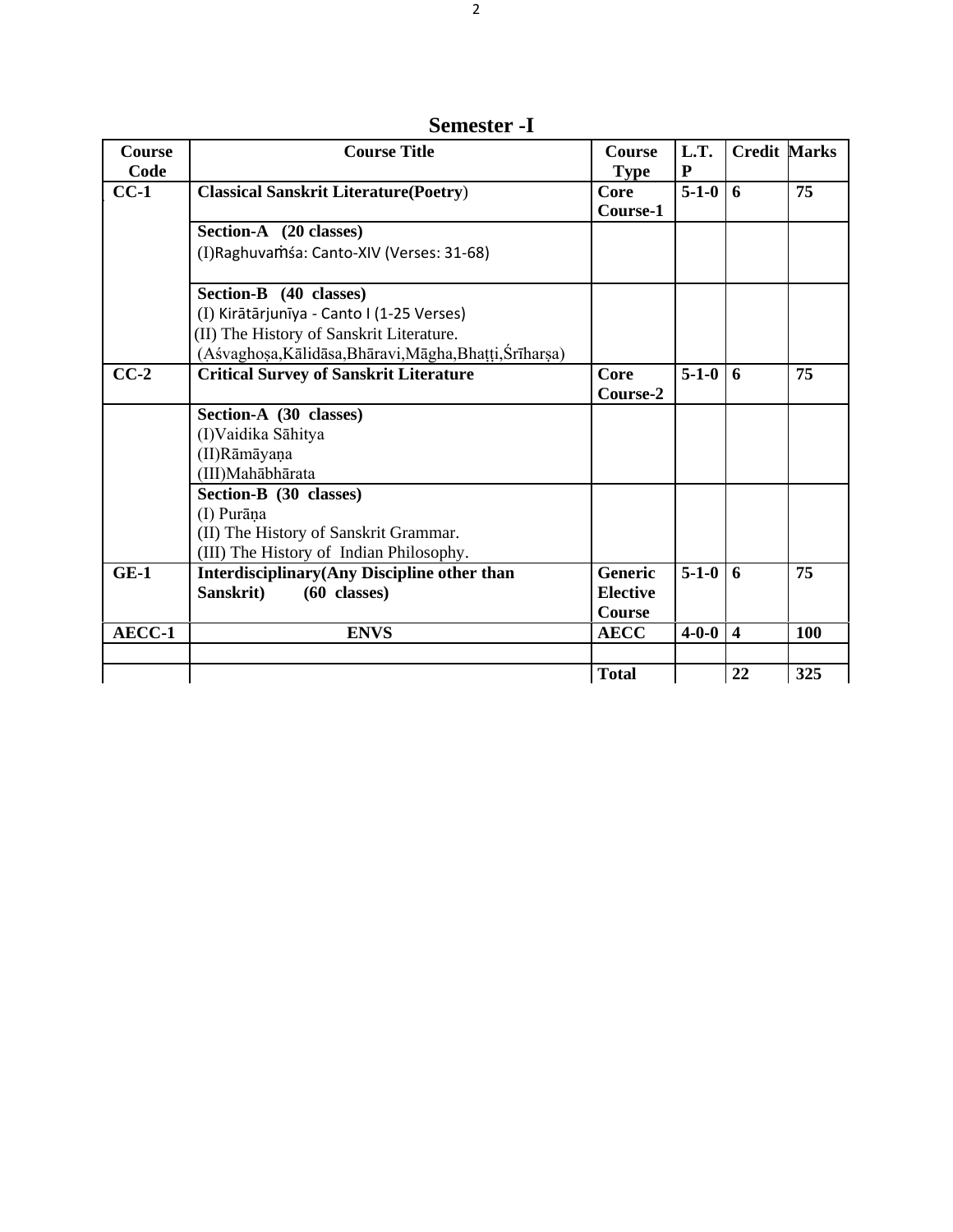#### **Semester -II**

| <b>Course</b> | <b>Course Title</b>                                           | <b>Coursel L.T.P</b> |             | <b>Credit</b>  | <b>Marks</b>    |
|---------------|---------------------------------------------------------------|----------------------|-------------|----------------|-----------------|
| Code          |                                                               | <b>Type</b>          |             |                |                 |
| $CC -3$       | <b>Classical Sanskrit Literature(Prose)</b>                   | Core                 | $5 - 1 - 0$ | 6              | 75              |
|               |                                                               | Course               |             |                |                 |
|               | Section-A (15 classes)                                        |                      |             |                |                 |
|               | <b>Śukanāsopadeśa-</b> Kādambarī (As in Sanskrit Pāṭhamālā,   |                      |             |                |                 |
|               | B.U.                                                          |                      |             |                |                 |
|               | (evam samatikrāmatsu------bhrātara ucchedyāḥ)                 |                      |             |                |                 |
|               | Section-B (15 classes)                                        |                      |             |                |                 |
|               | Daśakumāracarita-(Rājavāhanacarita)---                        |                      |             |                |                 |
|               | As in Sanskrit Pāthamālā, BU                                  |                      |             |                |                 |
|               | Section-C (30 classes)                                        |                      |             |                |                 |
|               | (I) The History of Sanskrit Literature (Prose).               |                      |             |                |                 |
|               | (Subandhu, Dandin, Bānabhaṭṭa)                                |                      |             |                |                 |
|               | (II) The History of Sanskrit Literature (Fables)              |                      |             |                |                 |
|               | (Pañcatantra, Hitopadeśa, Vetālapañcavimśati, Sinhāsanadvāt   |                      |             |                |                 |
|               | rimśikā, Purusaparīksā)                                       |                      |             |                |                 |
| $CC-4$        | Self Management in the Gītā                                   | <b>Core</b>          | $5 - 1 - 0$ | 6              | 75              |
|               |                                                               | Course               |             |                |                 |
|               | Section-A (35 classses)                                       |                      |             |                |                 |
|               | Śrīmadbhagavadgītā (Adhyāya-4 <sup>th</sup> )(Whole)          |                      |             |                |                 |
|               | Section-B (25 classes)                                        |                      |             |                |                 |
|               | Selected ślokas from the Gītā                                 |                      |             |                |                 |
|               | 1. Meditation - Adhyāya-VI (10-26)                            |                      |             |                |                 |
|               | II. Diet Control-Adhyāya-XVII (8-10)                          |                      |             |                |                 |
|               | III. Rajoguņa- Adhyāya III (36-40)                            |                      |             |                |                 |
| $GE -2$       | <b>Interdisciplinary (Any Discipline other than Sanskrit)</b> | Generic 5-1-0        |             | 6              | 75              |
|               | $(60 \text{ classes})$                                        | <b>Elective</b>      |             |                |                 |
|               |                                                               | <b>Course</b>        |             |                |                 |
| AECC-2        | <b>Communicative English/MIL</b>                              |                      | $2 - 0 - 0$ | $\overline{2}$ | $\overline{50}$ |
|               |                                                               |                      |             |                |                 |
|               |                                                               | <b>Total</b>         |             | 20             | 275             |
|               |                                                               |                      |             |                |                 |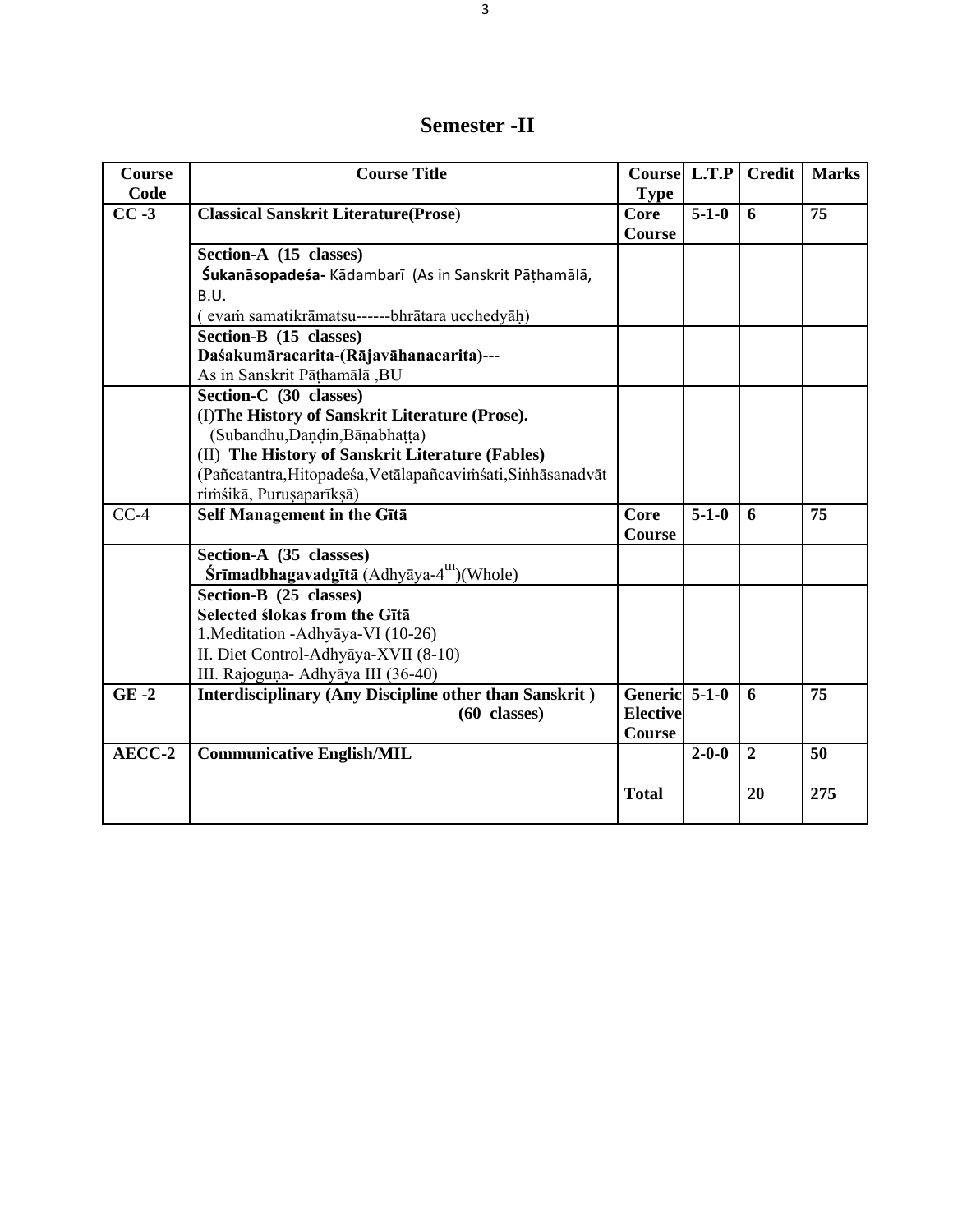| Course   | <b>Course Title</b>                                           | <b>Course</b>   |             | $L.T.P$ Credit | <b>MarkS</b> |
|----------|---------------------------------------------------------------|-----------------|-------------|----------------|--------------|
| Code     |                                                               | <b>Type</b>     |             |                |              |
| $CC - 5$ | Classical Sanskrit Literature (Drāmā)                         | Core            | $5 - 1 - 0$ | 6              | 75           |
|          |                                                               | Course          |             |                |              |
|          | <b>Section-A</b><br>$(40 \text{ classes})$                    |                 |             |                |              |
|          | (I)Abhijñānaśakuntala (I-V)                                   |                 |             |                |              |
|          | <b>Section-B</b><br>$(20 \text{ classes})$                    |                 |             |                |              |
|          | (I) The History of Sanskrit Literature (Drāmā)                |                 |             |                |              |
|          | (Bhāsa, Kālidāsa, Śūdraka, Viśākhadatta, Śrīharṣa,            |                 |             |                |              |
|          | Bhavabhūti, Bhaṭṭanārāyaṇa)                                   |                 |             |                |              |
|          |                                                               |                 |             |                |              |
| $CC-6$   | <b>Poetics and Literary Criticism</b>                         | Core            | $5 - 1 - 0$ | 6              | 75           |
|          |                                                               | Course          |             |                |              |
|          | <b>Section-A</b><br>$(35 \text{ classes})$                    |                 |             |                |              |
|          | (I) Vāmana's kāvyālamkārasūtravŗtti -                         |                 |             |                |              |
|          | First Adhikarana-- (Chapters -I, II & III)                    |                 |             |                |              |
|          | (II) Metrics - A General Concept of Sanskrit Metres and       |                 |             |                |              |
|          | the definitions<br>of the following Meters --- (Indravajrā    |                 |             |                |              |
|          |                                                               |                 |             |                |              |
|          | Upendravajrā, Upajāti, Vamśasthavila, Vasantatilaka, Mālinī   |                 |             |                |              |
|          | & Mandākrāntā)                                                |                 |             |                |              |
|          | Section-B<br>$(25 \text{ classes})$                           |                 |             |                |              |
|          | (I) Sāhityadarpaņa - Chapter-X                                |                 |             |                |              |
|          | (Slesa, Upamā, Rūpaka, Utpreksā, Atiśayokti, Drstānta,        |                 |             |                |              |
|          | Nidarśanā &<br>Arthāntaranyāsa)                               |                 |             |                |              |
| $CC-7$   | <b>Indian Social Institution and Polity</b>                   | Core            | $5 - 1 - 0$ | 6              | 75           |
|          |                                                               | Course          |             |                |              |
|          | <b>Section-A</b>                                              |                 |             |                |              |
|          | (35 classes)                                                  |                 |             |                |              |
|          | Manusamhitā - Chapter-VII                                     |                 |             |                |              |
|          | State Politics-(1-15), Upāyacatustaya-(106-110) & Sādguņya    |                 |             |                |              |
|          | $-(161-170)$                                                  |                 |             |                |              |
|          |                                                               |                 |             |                |              |
|          | Section-B. Arthaśāstra- (Dūtapraṇidhi) (25 classes)           |                 |             |                |              |
| $GE-3$   | <b>Interdisciplinary (Any Discipline other than Sanskrit)</b> | Generic         | $5 - 1 - 0$ | 6              | 75           |
|          | $(60 \text{ classes})$                                        | <b>Elective</b> |             |                |              |
|          |                                                               | <b>Course</b>   |             |                |              |
| SEC-1    | <b>Basic Sanskrit</b>                                         |                 |             |                |              |
|          | <b>Section-A</b><br>$(10 \text{ classes})$                    | <b>AEC</b>      | $2 - 0 - 0$ | $\overline{2}$ | 50           |
|          | Brāhmī Script Writing                                         | (Skill          |             |                |              |
|          |                                                               | <b>Based</b> )  |             |                |              |
|          | <b>Section-B</b><br>(7 classes)                               |                 |             |                |              |
|          | Declensions (a-kārānta, i-kārānta, u-kārānta and r-kārānta -  |                 |             |                |              |
|          |                                                               |                 |             |                |              |
|          | Masculine, Feminine & Neuter, Pronouns & Number)              |                 |             |                |              |
|          | Section-C (7 classes)                                         |                 |             |                |              |
|          | Conjugations - (Bhū, Path, Gam, Drś, Sev, Labh, Pac, Vrt,     |                 |             |                |              |
|          | Kr, Dā, Śru, Jñā - lat, loț lan, lin & lrt)                   |                 |             |                |              |
|          | Section-D (6 classes)                                         |                 |             |                |              |
|          | Translation                                                   |                 |             |                |              |

 **Semester -III**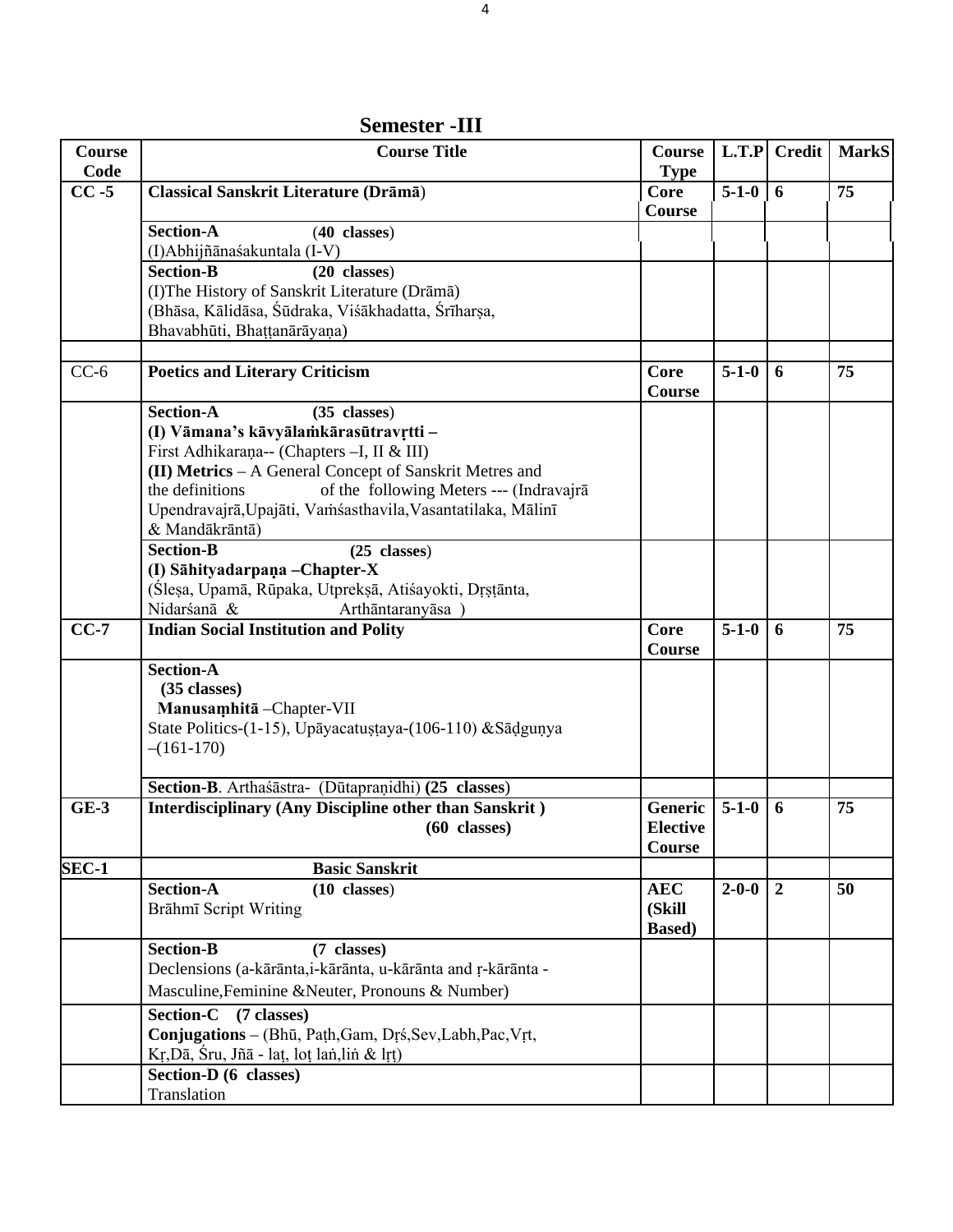| Saction-E(10 classes)                               |              |    |     |
|-----------------------------------------------------|--------------|----|-----|
| Brahmadatta-karkata-kathā-(Aparīkṣitakāraka) - from |              |    |     |
| Pañcatantra                                         |              |    |     |
| OR                                                  |              |    |     |
| Ethical & Moral Issues in Sanskrit (40 classes)     |              |    |     |
| I.Hitopadeśa-Mitralabha (up to verse No -50)        |              |    |     |
| II. Pañcatantra—Mitrabheda-katha-2                  |              |    |     |
| Gomāyadundubhikathā                                 |              |    |     |
|                                                     | <b>Total</b> | 26 | 350 |

#### **Semester-IV**

| Course<br>Code | <b>Course Title</b>                                                                                                                                                                                                                                                                                                                                     | <b>Course</b><br><b>Type</b>           |             | $L.T.P$ Credit | <b>MarkS</b> |
|----------------|---------------------------------------------------------------------------------------------------------------------------------------------------------------------------------------------------------------------------------------------------------------------------------------------------------------------------------------------------------|----------------------------------------|-------------|----------------|--------------|
| $CC - 8$       | <b>Indian Epigraphy and Chronology</b>                                                                                                                                                                                                                                                                                                                  | Core<br><b>Course</b>                  | $5-1-0$     | 6              | 75           |
|                | Section-A (30 classes)<br>(I) Epigraphy-The History of Epigraphical study in India.                                                                                                                                                                                                                                                                     |                                        |             |                |              |
|                | Section-B (30 classes)<br>Śilālekha-<br>(a)Rudradāmanśilālipi<br>(b) Meharauli Iron Pillar Inscription of Candra                                                                                                                                                                                                                                        |                                        |             |                |              |
| $CC-9$         | <b>Modern Sanskrit Literature</b>                                                                                                                                                                                                                                                                                                                       | Core<br><b>Course</b>                  | $5 - 1 - 0$ | 6              | 75           |
|                | Section-A (30 classes)<br>Survey of Modern Sanskrit Literature in Bengal                                                                                                                                                                                                                                                                                |                                        |             |                |              |
|                | Section-B (30 classes)<br>(I)Samskrtoddharana - Sukhamaya Mukhopadhyaya<br>(II) Cipitakacarvana- Śrījiva Nyāyatīrtha                                                                                                                                                                                                                                    |                                        |             |                |              |
| $CC-10$        | <b>Sanskrit and World Literature</b>                                                                                                                                                                                                                                                                                                                    | Core                                   | $5 - 1 - 0$ | 6              | 75           |
|                |                                                                                                                                                                                                                                                                                                                                                         | Course                                 |             |                |              |
|                | Section-A (60 classes)<br>Sanskrit Studies Across the World-William<br>(I)<br>Jones, Charles Wilkins, H. Wilson, Max Muller, J.G. Buhler,<br>Sri Aurobindo, Dayānanda Sarasvatī, Haridāsa<br>Siddhāntavāgīśa, Śrījīva Nyāyatīrtha, Nityānada Smrtitīrtha,<br>Kshitish Chandra Chatterji, Roma Chaudhuri, Pañcānana<br>Tarkaratna & Ramaranjan Mukherji) |                                        |             |                |              |
| $GE-4$         | <b>Interdisciplinary</b> (Any Discipline other than Sanskrit)                                                                                                                                                                                                                                                                                           | <b>Generic</b>                         | $5 - 1 - 0$ | 6              | 75           |
|                | $(60 \text{ classes})$                                                                                                                                                                                                                                                                                                                                  | <b>Elective</b><br><b>Course</b>       |             |                |              |
| SEC-2          | <b>Spoken Sanskrit</b>                                                                                                                                                                                                                                                                                                                                  | <b>AEC</b><br>(Skill<br><b>Based</b> ) | $2 - 0 - 0$ | $\overline{2}$ | 50           |
|                | A. Spoken Sanskrit (20 classes)                                                                                                                                                                                                                                                                                                                         |                                        |             |                |              |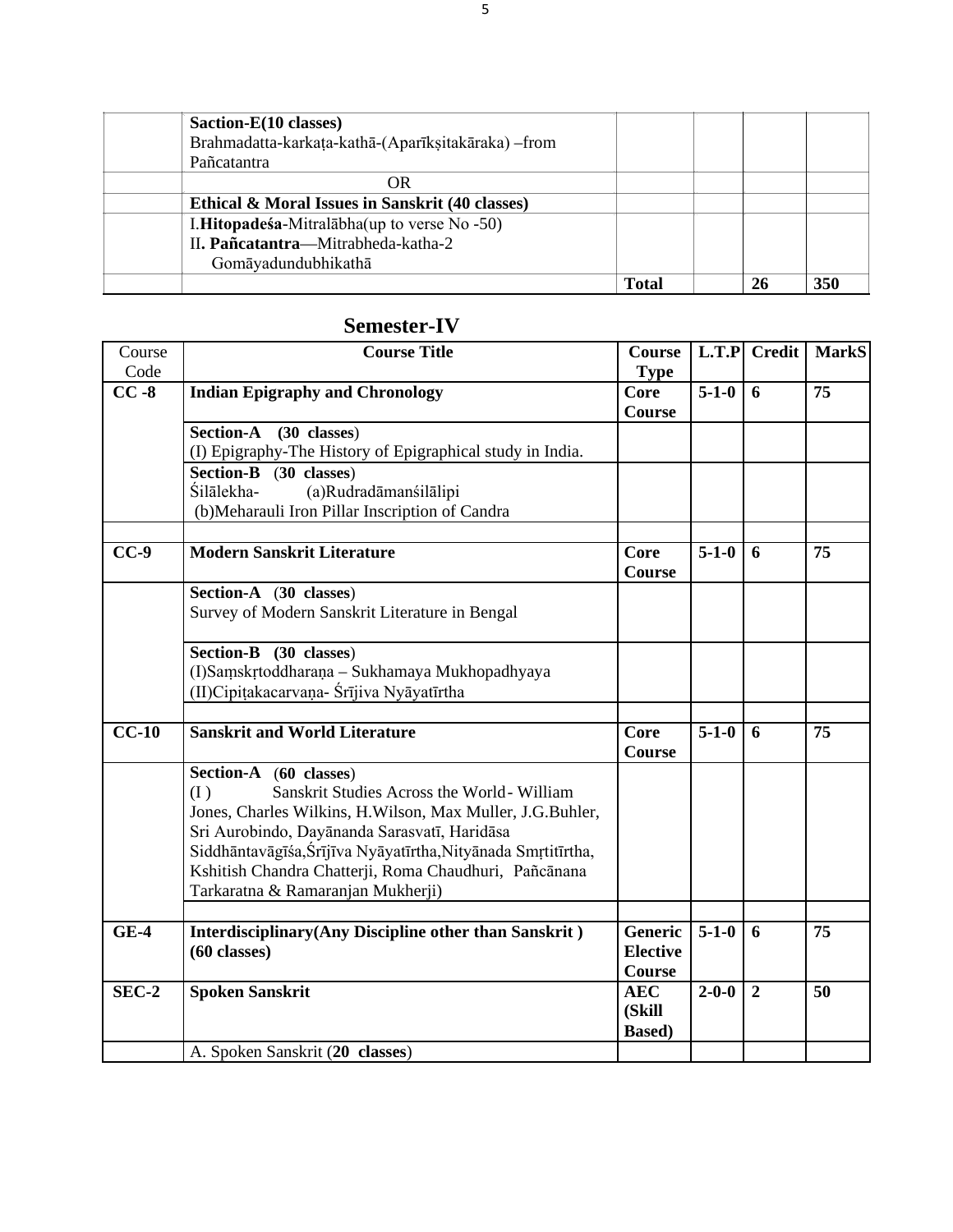| B. Evolution of Bengali Scripts (10 classes)    |              |     |     |
|-------------------------------------------------|--------------|-----|-----|
| C. Letter writing in Sanskrit. (10 classes)     |              |     |     |
| OR                                              |              |     |     |
|                                                 |              |     |     |
| <b>Political Thought in Sanskrit Literature</b> |              |     |     |
| I. Mudrārāksasa $-($ Acts-I & II) (20 classes)  |              |     |     |
| Śāsanādhikāra(20 classes)<br>II. Arthaśāstra-   |              |     |     |
|                                                 | <b>Total</b> | -26 | 350 |

### **Semester - V**

| <b>Course</b>      | <b>Course Title</b>                                           | <b>Course</b>         |                    | L.T.P Credit   | <b>MarkS</b>    |
|--------------------|---------------------------------------------------------------|-----------------------|--------------------|----------------|-----------------|
| Code               |                                                               | <b>Type</b>           |                    |                |                 |
| $\overline{CC-11}$ | <b>Vedic Literature</b>                                       | Core<br><b>Course</b> | $\overline{5-1-0}$ | $\overline{6}$ | $\overline{75}$ |
|                    | Section-A (40 classes)                                        |                       |                    |                |                 |
|                    | Rgvedasamhitā - (Agnisūkta-(2/6), Indrasūkta-                 |                       |                    |                |                 |
|                    | (2/12), Akṣasūkta-(10/34), Devīsūkta-(10/125)                 |                       |                    |                |                 |
|                    | Section-B (10 classes)                                        |                       |                    |                |                 |
|                    | Declension of<br>a-stems, Vedic Subjunctive,                  |                       |                    |                |                 |
|                    | Vedic Infinitive, The Vedic Accent & Pada-pāṭha               |                       |                    |                |                 |
|                    | Section-C (10 classes)                                        |                       |                    |                |                 |
|                    | Iśopanisad - Whole                                            |                       |                    |                |                 |
| $\overline{CC-12}$ | Sanskrit Grammar                                              | <b>Core</b>           | $5 - 1 - 0$        | 6              | 75              |
|                    |                                                               | <b>Course</b>         |                    |                |                 |
|                    | Section-A (20 classes)                                        |                       |                    |                |                 |
|                    | The Concept of the following Samjñās:                         |                       |                    |                |                 |
|                    | Sūtra, Vārtika, Bhāsya, Karmapravacanīya, Nipāta, Gati,       |                       |                    |                |                 |
|                    | Upasarga, Guna, Vrddhi, Ti, Ghi, Ghu, Nadī, Upadhā and        |                       |                    |                |                 |
|                    | Samprasāraņa.                                                 |                       |                    |                |                 |
|                    | Section-B (40 classes)                                        |                       |                    |                |                 |
|                    | Samāsa - (Selected Sūtras upto Dvandva Compound)              |                       |                    |                |                 |
| DSE-1              | Dramaturgy -- Sāhityadarpaṇa - Chapter- VI (60 classes)       |                       | $5 - 1 - 0$        | 6              | 75              |
|                    | (Rūpaka, Nāndī, Vrttis (without Amgas), Prastāvanā, Arthaprak | <b>Discipli</b>       |                    |                |                 |
|                    | rti, Arthopaksepaka, Patākāsthānakas, Kārya, Avasthā,         | ne                    |                    |                |                 |
|                    | Sandhi(without Amgas) & Nāțikā                                | <b>Specific</b>       |                    |                |                 |
|                    |                                                               | <b>Elective</b>       |                    |                |                 |
|                    | <b>OR</b>                                                     |                       |                    |                |                 |
|                    | <b>Maxims in Sanskrit Language (60 classes)</b>               |                       |                    |                |                 |
|                    | Prastāvikā of Hitopadeśa- (verses-1-47)                       |                       |                    |                |                 |
| DSE-2              | Elements of Linguistics - (60 classes)                        |                       | $5 - 1 - 0$        | 6              | 75              |
|                    | (I)Primitive Indo-European, Division of Indo-European,        | <b>Discipli</b>       |                    |                |                 |
|                    | Indo-Iranian (Aryan), Emergence of<br>Indo-Aryan,             | ne                    |                    |                |                 |
|                    | Non-Aryan Influence on Sanskrit,<br>Vedic and Classical       | <b>Specific</b>       |                    |                |                 |
|                    | Sanskrit.                                                     | <b>Elective</b>       |                    |                |                 |
|                    | (II) Some Phonetic Laws and Tendencies -                      |                       |                    |                |                 |
|                    | Grimm's Law, Verner's Law, Grassmann's Law, Collitz's         |                       |                    |                |                 |
|                    | Law, Assimilation, Dissimilation Metathesis, Prothesis,       |                       |                    |                |                 |
|                    | Epenthesis, Anaptyxis and Haplology                           |                       |                    |                |                 |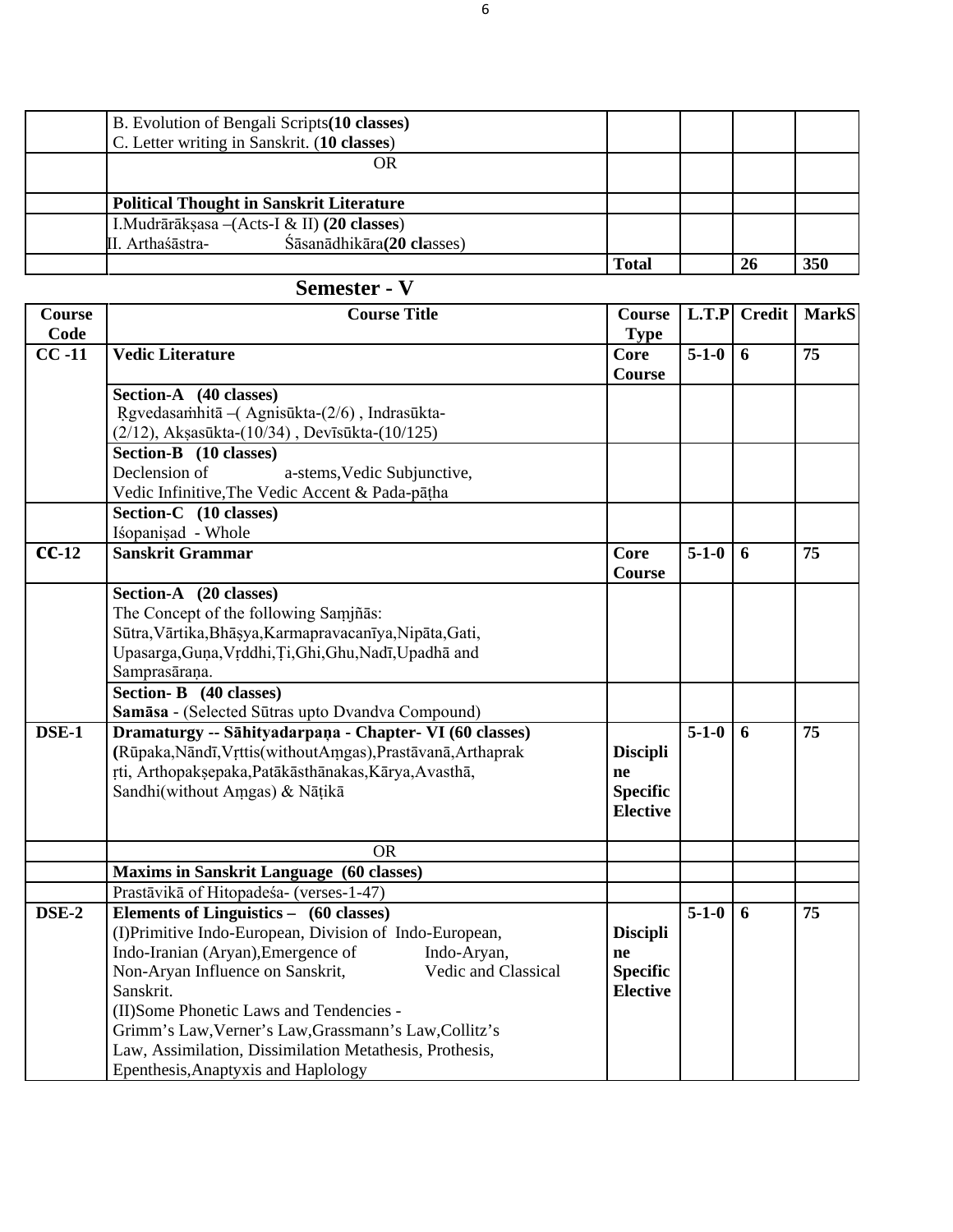| <b>Technique of Sanskrit Language (60 classes)</b> |              |  |    |     |
|----------------------------------------------------|--------------|--|----|-----|
| I. Amarakosa-Lingadisamgrahavarga                  | <b>Total</b> |  | 24 | 300 |
| II. Dhātupātha (Bhvādi-1-30)                       |              |  |    |     |
| Semester <sub>-</sub> VI                           |              |  |    |     |

### **Semester - VI**

| Course             | <b>Course Title</b>                                          | <b>Course</b>   |             | L.T.P Credit   | <b>MarkS</b>    |
|--------------------|--------------------------------------------------------------|-----------------|-------------|----------------|-----------------|
| Code               |                                                              | <b>Type</b>     |             |                |                 |
| $\overline{CC-13}$ | <b>Indian Ontology and Epistemology</b>                      | <b>Core</b>     | $5 - 1 - 0$ | $\overline{6}$ | $\overline{75}$ |
|                    |                                                              | <b>Course</b>   |             |                |                 |
|                    | (A)Tarkasamgraha - (saptapadārtha, karaņa, pratyakṣa and     |                 |             |                |                 |
|                    | sannikarsa) (30 classes)                                     |                 |             |                |                 |
|                    | (B) Vedāntasāra - (Excluding the last portion beginning      |                 |             |                |                 |
|                    | with Mahāvākyārtha). (30 classes)                            |                 |             |                |                 |
| $cc-14$            | <b>Sanskrit Composition and Communication</b>                | <b>Core</b>     | $5 - 1 - 0$ | 6              | 75              |
|                    |                                                              | <b>Course</b>   |             |                |                 |
|                    | (A) Case-endings and Cases-(From First Case-ending and       |                 |             |                |                 |
|                    | Nominative case to Fifth case ending and Ablative case as in |                 |             |                |                 |
|                    | Siddhāntakaumudī<br>$(40$ classes)                           |                 |             |                |                 |
|                    | (B)Translation and Comprehension. (10 classes)               |                 |             |                |                 |
|                    | (C) Reporting (10 classes)                                   |                 |             |                |                 |
| DSE-3              | <b>Fundamentals of Ayurveda</b>                              |                 | $5 - 1 - 0$ | 6              | 75              |
|                    | (A)Concept of Astanga Āyurveda. (30 classes)                 | <b>Discipli</b> |             |                |                 |
|                    | (B)Taittirīyopanisad -Bhrguballī- (1-3) (30 classes)         | ne              |             |                |                 |
|                    | OR.                                                          | <b>Specific</b> |             |                |                 |
|                    | <b>Environmental Awareness in Sanskrit</b>                   | <b>Elective</b> |             |                |                 |
|                    | I. Manusamhitā - - 2/54, 57, 3/163.                          |                 |             |                |                 |
|                    | 4/56,60,62,66,76,83,138,139.6/46.8/285.                      |                 |             |                |                 |
|                    | 9/281,289. 11/64-66,145.<br>(30 classes)                     |                 |             |                |                 |
|                    | II. Varāhapurāņa - 172/35, 36, 37. (10 classes)              |                 |             |                |                 |
|                    | III.Brahmanāradīyapurāņa-13/52.(10 classes)                  |                 |             |                |                 |
|                    | IV.Yājñavalkyasamhitā—2/230-232. (10 classes)                |                 |             |                |                 |
| DSE-4              | <b>Art of Balanced Living</b>                                |                 | $5 - 1 - 0$ | 6              | 75              |
|                    | (A) Yogasūtra - $I(1, 2 \& 12-16)$ (30 classes)              | <b>Discipli</b> |             |                |                 |
|                    | Yogasūtra-II (29,30,32,46,49 &50)                            | ne              |             |                |                 |
|                    |                                                              | <b>Specific</b> |             |                |                 |
|                    | (B)Srīmadbhagavadgītā - Chapter -III                         | <b>Elective</b> |             |                |                 |
|                    | $(5-8, 10-16, 20&21)$<br>(30 classes)                        |                 |             |                |                 |
|                    | <b>OR</b>                                                    |                 |             |                |                 |
|                    | <b>Indian system of Logic</b><br>$(60 \text{ classes})$      |                 |             |                |                 |
|                    | Anumānakhaņda & Upamānakhada of Tarkasamgraha                | ı               |             | 24             | 300             |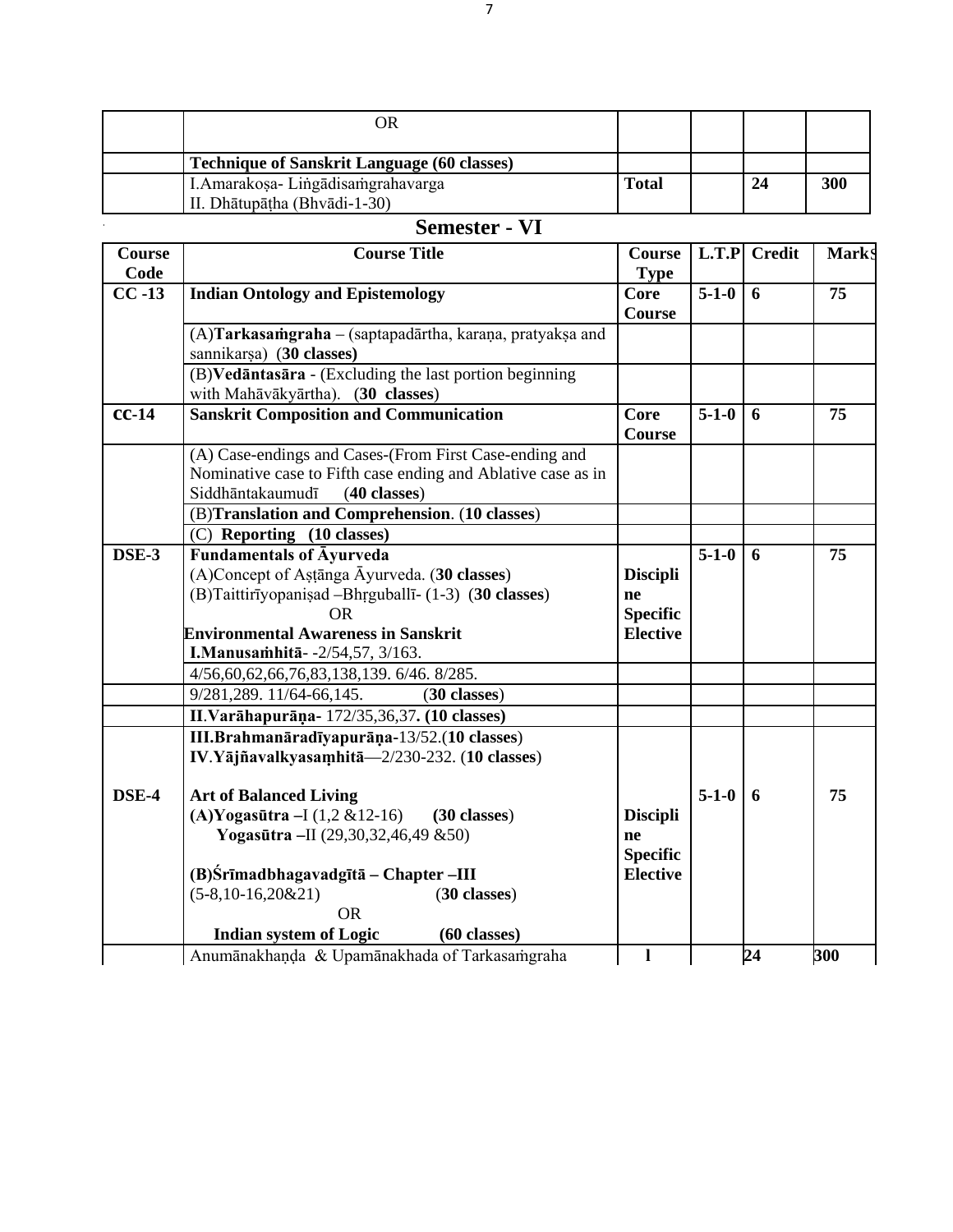# **Generic Elective (For the Students other than Sanskrit)**

| Category | <b>Course Title</b>                                     | <b>Course</b>       | $L-T-$    | <b>Credit</b> | <b>Marks</b> |
|----------|---------------------------------------------------------|---------------------|-----------|---------------|--------------|
|          |                                                         | <b>Type</b>         | ${\bf P}$ |               |              |
| $GE-1$   | <b>Sanskrit Poetry</b>                                  | Generic 5-1-0 6     |           |               | 75           |
|          |                                                         | <b>Elective</b>     |           |               |              |
|          |                                                         | <b>Course</b>       |           |               |              |
|          | <b>Section-A</b><br>$(25$ classes)                      |                     |           |               |              |
|          | (I)Raghuvamása: Canto-XIV (Verses: 31-68)               |                     |           |               |              |
|          |                                                         |                     |           |               |              |
|          | (I) Kirātārjunīya - Canto I (1-25 Verses                |                     |           |               |              |
|          | $(35 \text{ classes})$<br><b>Section-B</b>              |                     |           |               |              |
|          | (II) The History of Sanskrit Literature.                |                     |           |               |              |
|          | (Aśvaghosa, Kālidāsa, Bhāravi, Māgha, Bhaṭṭi, Śrīharṣa) |                     |           |               |              |
|          |                                                         |                     |           |               |              |
| $GE - 2$ | <b>Sanskrit Prose</b>                                   | Generic 5-1-0 6     |           |               | 75           |
|          |                                                         | <b>Elective</b>     |           |               |              |
|          |                                                         | Course              |           |               |              |
|          | Section-A (30 classes)                                  |                     |           |               |              |
|          | Daśakumāracarita-(Dvijopakrti)---As in Sanskrit         |                     |           |               |              |
|          | Pāthamālā, B.U.                                         |                     |           |               |              |
|          | Section-B (30 classes)                                  |                     |           |               |              |
|          | (I) The History of Sanskrit Literature (Prose).         |                     |           |               |              |
|          | (Subandhu, Dandin, Bāņabhatta)                          |                     |           |               |              |
|          | (II) The History of Sanskrit Literature (Fables)        |                     |           |               |              |
|          | (Pañcatantra, Hitopadeśa, Vetālapañcavimśati,           |                     |           |               |              |
|          | Sinhāsanadvātrimśikā, Purușaparīkșā)                    |                     |           |               |              |
|          | (III) The History of Sanskrit Literature -              |                     |           |               |              |
|          | (Historical Kāvyas)                                     |                     |           |               |              |
|          |                                                         |                     |           |               |              |
| $GE - 3$ | <b>Sanskrit Drama</b>                                   | Generic $ 5-1-0 $ 6 |           |               | 75           |
|          |                                                         | <b>Elective</b>     |           |               |              |
|          |                                                         | Course              |           |               |              |
|          | Section-A (40 classes)                                  |                     |           |               |              |
|          | (I)Abhijñānaśakuntala (I-V)                             |                     |           |               |              |
|          | Section-B (20 classes)                                  |                     |           |               |              |
|          | (I) The History of Sanskrit Literature Drāmā            |                     |           |               |              |
|          | (Bhāsa, Kālidāsa , Śūdraka, Viśākhadatta, Śrīharṣa,     |                     |           |               |              |
|          | Bhavabhūti, Bhaṭṭanārāyaṇa)                             |                     |           |               |              |
|          |                                                         |                     |           |               |              |
| $GE - 4$ | Sanskrit Grammar                                        | Generic $5-1-0$ $6$ |           |               | 75           |
|          |                                                         | <b>Elective</b>     |           |               |              |
|          |                                                         | Course              |           |               |              |
|          | <b>Section-A</b><br>(30 classes)                        |                     |           |               |              |